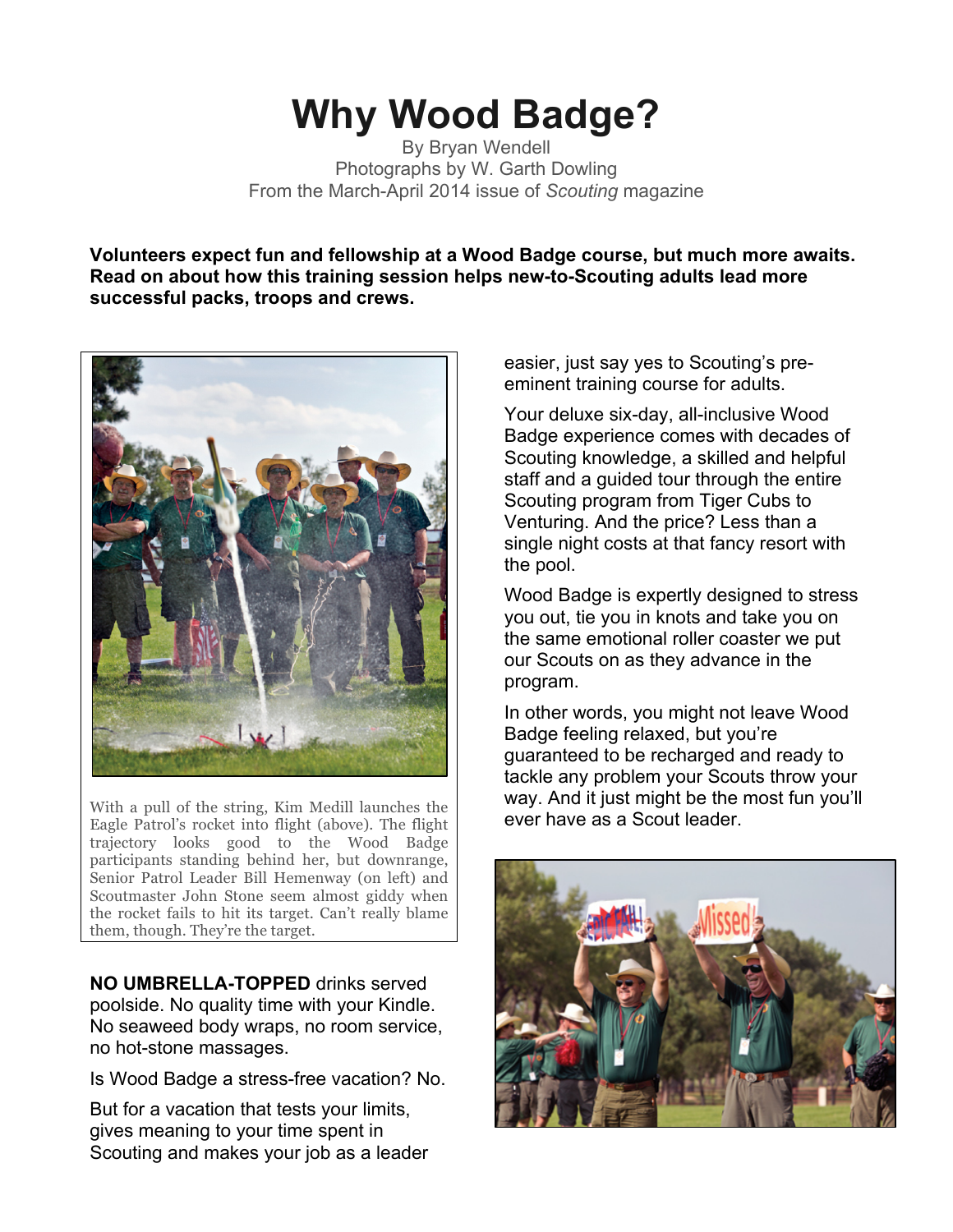## **JOHN STONE STOPS** himself just in time.

A split second before shouting something to the entire troop, the Wood Badge Scoutmaster has a better idea. He walks over to Senior Patrol Leader Bill Hemenway, whispers in his ear and takes two large steps backward. Stone smiles as Hemenway clears his throat.



We'd try to explain in detail what's happening in the pictures here, but we don't want to spoil the fun for when you take Wood Badge. Suffice it to say you're in for a treat, whether singing, cheering, hiking or participating in team-development games. Staffers Bill Hemenway and Grace Davidson lead the Fox Patrol in song.

"Troop 1, let's make this a shortened break and meet back here in 10 minutes," says the senior patrol leader. "Then we'll be back on schedule."

To the uninitiated, Stone's audible looks like a wasteful extra step. Why couldn't he just say it himself? But Scouters know. The youth leaders run the program while Scoutmasters like Stone provide backup.

Wood Badge, though, necessitates a temporary and essential exception to that rule. This is an adults-only affair, so grownups play all the parts. That's why Hemenway, whose gray-flecked hair signals he's no longer a teenager, takes on the role of the troop's top youth leader.

At various times during Wood Badge, grown men and women impersonate Cub Scouts, Boy Scouts, Venturers, den chiefs, troop guides, assistant patrol leaders,

patrol leaders, scribes, chaplain's aides, quartermasters, assistant senior patrol leaders, assistant Scoutmasters and a very hard-working senior patrol leader and Scoutmaster.

The role-playing means that rather than click-click-clicking through an online training course or paging through a twodimensional handbook, adults who attend Wood Badge experience Scouting fundamentals by living them.

That's just what a group of 50 men and women did in August 2012 when they gave up a week's vacation and several hundred dollars to meet at Philmont Scout Ranch for the Circle Ten Council's Wood Badge course. To help keep the course accessible to as many Scouters as possible, many councils' Wood Badge courses take place at local camps. Circle Ten's annual August course at Philmont distinguished itself as the only Wood Badge offering at the New Mexico paradise — that was, until the Fort Worth, Texasbased Longhorn Council joined the fun.



The Buffalo patrol shows that team building can happen inside or out.

Taking Wood Badge at Philmont with the rugged Sangre de Cristo Mountains as your neighbor is an extra square of chocolate in your s'mores — awesome, but not essential. In reality, where you take Wood Badge matters little. The traditions, games, classes, activities, leadership lessons and course schedule are the same whether you take it in winter in Wichita or summer in Seattle.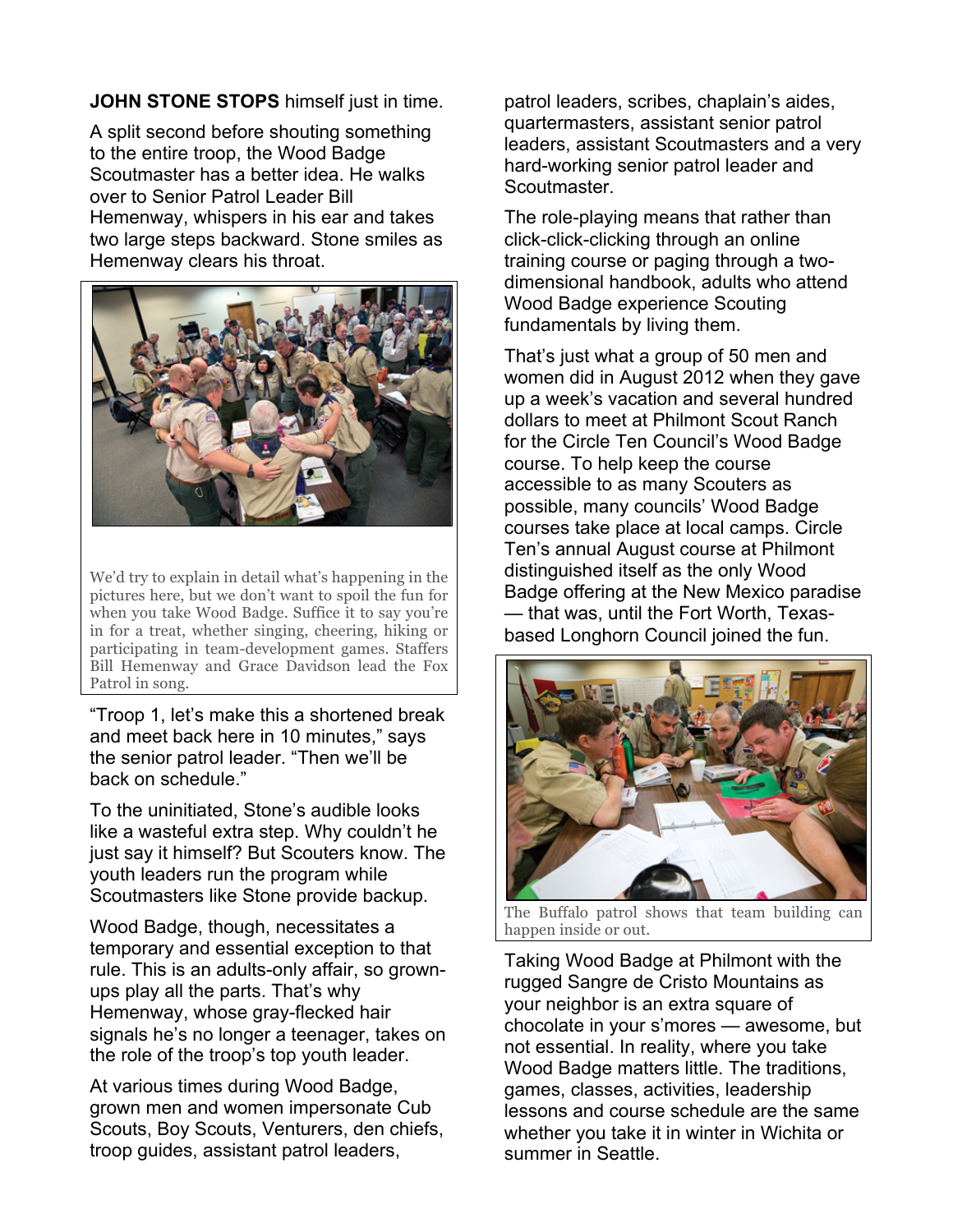And the less you know going in, the better. Ken Davis, a historian who has served on 30 Wood Badge staffs, says open-minded Scouters learn the most.

"Even if you don't know much about it," he says, "going to Wood Badge gives you probably the best preparation — better than any other thing we do — for completely understanding Scouting."

**THE PATROL METHOD**, devised by Scouting founder Robert Baden-Powell, organizes Scouts into small groups. But when's the last time you actually worked in a patrol-like group yourself? At your day job, perhaps, or in your own troop all those years ago?

At Wood Badge, participants join patrols of complete strangers, and everyone gets a turn as patrol leader. At first, the process feels forced: You will spend 24 hours a day with these people you just met, and you will like it. But by Day Three or Four, you realize the bonds formed with these Scouters won't end when the course does.



A lot of that camaraderie stems from the "we're all in this together" mindset. Just like our Scouts, Wood Badge participants get too much to do and not enough instructions or time in which to do it. But at the Philmont course, Beaver Patrol member Blake Atkins says this is only fair. "It really helps you appreciate what we put our Scouts through," he says, "when we're given just a few minutes to accomplish a complex task."

That's intentional, says Dan Zaccara, a Silver Buffalo recipient who was one of the authors of modern Wood Badge. "The way the course is frontloaded for the participants," he says, "means everything is in their laps in the first two or three days. That puts stress in the system. Stress in the system puts them through all the stages of team development."

Those stages include forming (a disorganized group coming together), storming (clashing as different ideas get shared), norming (sharing control and compromising) and performing (skill and enthusiasm at their highest).

The concept isn't a BSA creation. It's not even a this-century creation. The stage names debuted in 1965, and if your boss shipped you off to a team-development course in the past several decades, you've probably heard them.

In fact, you can find most of the leadership lessons taught at Wood Badge in the selfhelp section of your local bookstore. But those books lack the values of the Scout Oath and Scout Law, and they don't include Scouting-specific connections that convert abstract leadership lessons into something you can actually use.

Oh, and unlike your office's awkward teambuilding outings, everyone at Wood Badge actually wants to be there. Like Nancy Champion, an Owl Patrol member who says she's having the week of her life at Philmont.

"I've worked with great groups and dysfunctional groups," she says. "I was never able to understand why some worked and some didn't. Wood Badge really helps me connect the dots."

**THE WOOD BADGE** formula started with a master plan (or is it evil plan?) sharpened in 2000 by Zaccara and his colleagues on the Wood Badge task force. They decided to force patrols to that second stage of team development (storming) by adding pressure points. This usually results in a